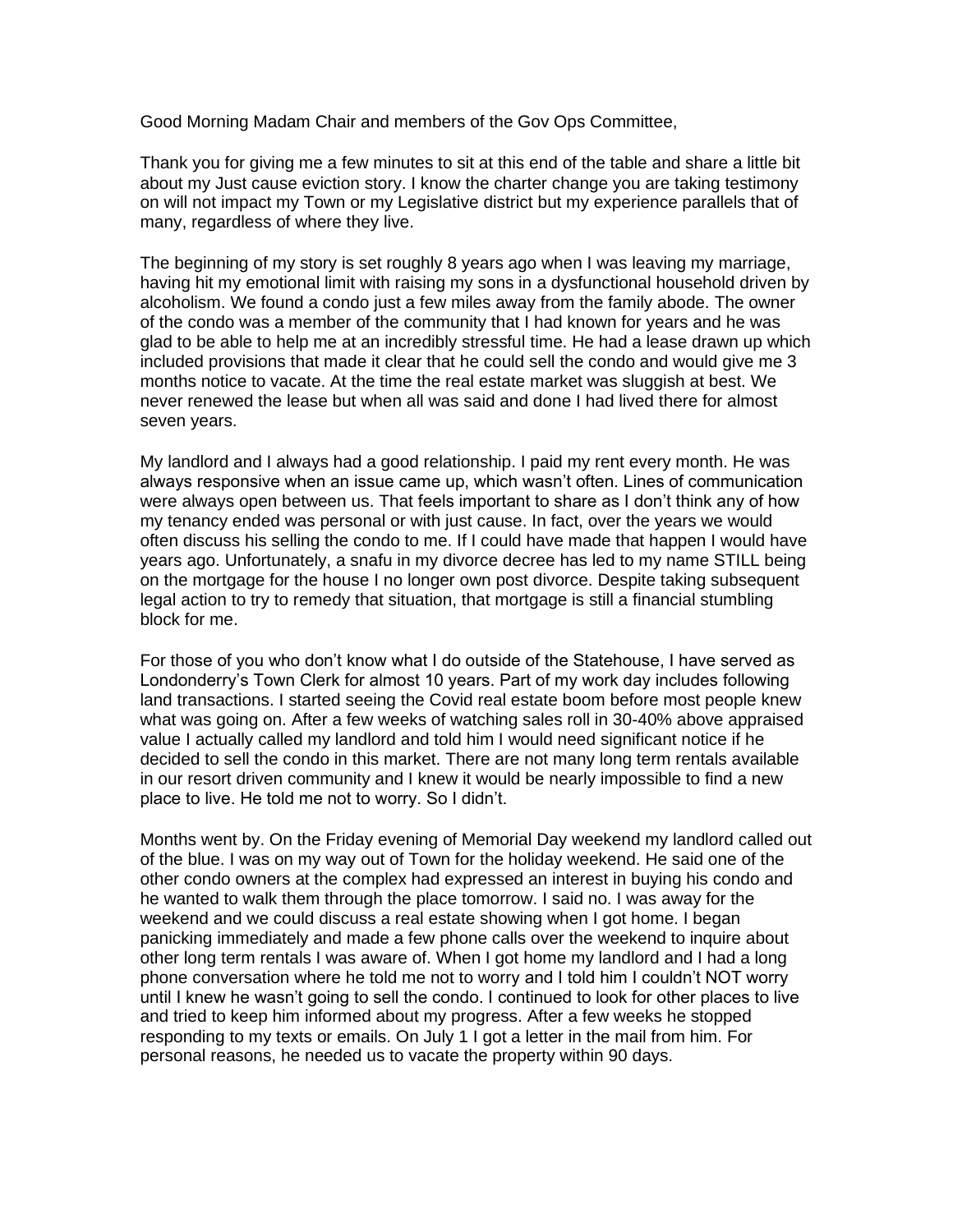We had friends who owned a camp in Town and they had offered to let the kids and me stay there until the cold weather arrived. The camp had electricity and running water but no heat source, hot water or internet connection. Cell service was spotty at best. Fortunately my family camps a lot and for the summer months I knew we would enjoy being there. Plus I could save some money which would make it easier to have first month, last month and security deposit when I did sign a new lease. I'll also admit to being very angry and didn't want to write another rent check after getting a hollow letter in the mail evicting my family.

I continued my search for a new place to rent. There were VERY few long term rental options available. The only place I found on Craig's list was currently occupied and the owners were waiting for the eviction moratorium to be lifted. One other option was being vacated because the rent had just been increased and unfortunately that made it unaffordable for me as well. One option was a three season cabin whose owner very generously offered to help me winterize the place but after testing that option for feasibility it became clear I needed to keep looking. I called owners of properties that I knew were sitting vacant. One such property seemed the most promising but required a lot of work. If I could get the place cleaned out (which required at least one 30 yard dumpster) the property owner would work with me to have the kids and me live there while additional renovations were done. We got so far as to clean the place out and then progress stalled. Contractors were not available to do the additional work that was needed. After repeated requests to discuss terms of a lease never moved the issue forward I decided I should keep looking.

Sometime in August I caught wind of a long term rental that was opening up. I heard about it through a fellow municipal official and fortunately the landlord was someone I had touched base with previously in my search. He was not surprised to get my call. Everyone in Town knew I didn't have a long term place to live yet. Friends and relative strangers alike would send me leads on places. I followed up on nearly all of them. It took up A LOT of time and energy.

So, this new place was going to work out. The space was big enough for the three of us if the boys shared the bigger bedroom and it was in Londonderry, which allowed me to remain in both the Legislature and the Town Office. I would have signed the lease sight unseen if I could have.

Unfortunately there was yet another snag. The property owner wanted to have the place in tip top shape when we moved in which shouldn't have taken long. But there was 1 leaky pipe that required a plumber and all of the connections and friendships with plumbers in Town were not enough to get someone to show up and fix the leak. All the contractors that both the landlord and I knew were so booked up that doing this very small job was just not a priority. So we waited patiently and called in a favor or two. It would be November 1st before we moved in.

My family camping adventure was fun until school started and the weather turned. My boys wanted stability and to be able to take a hot shower after sports practices. We had been cooking outdoors for the bulk of the summer which was a luxury that the school year did not allow for. Doing laundry became a burden. Laundromats do not exist in my immediate area and we were relying on friends and family for washers and dryers. We toughed out the camp until it got uncomfortably cold. Then we left our cats there (yes,